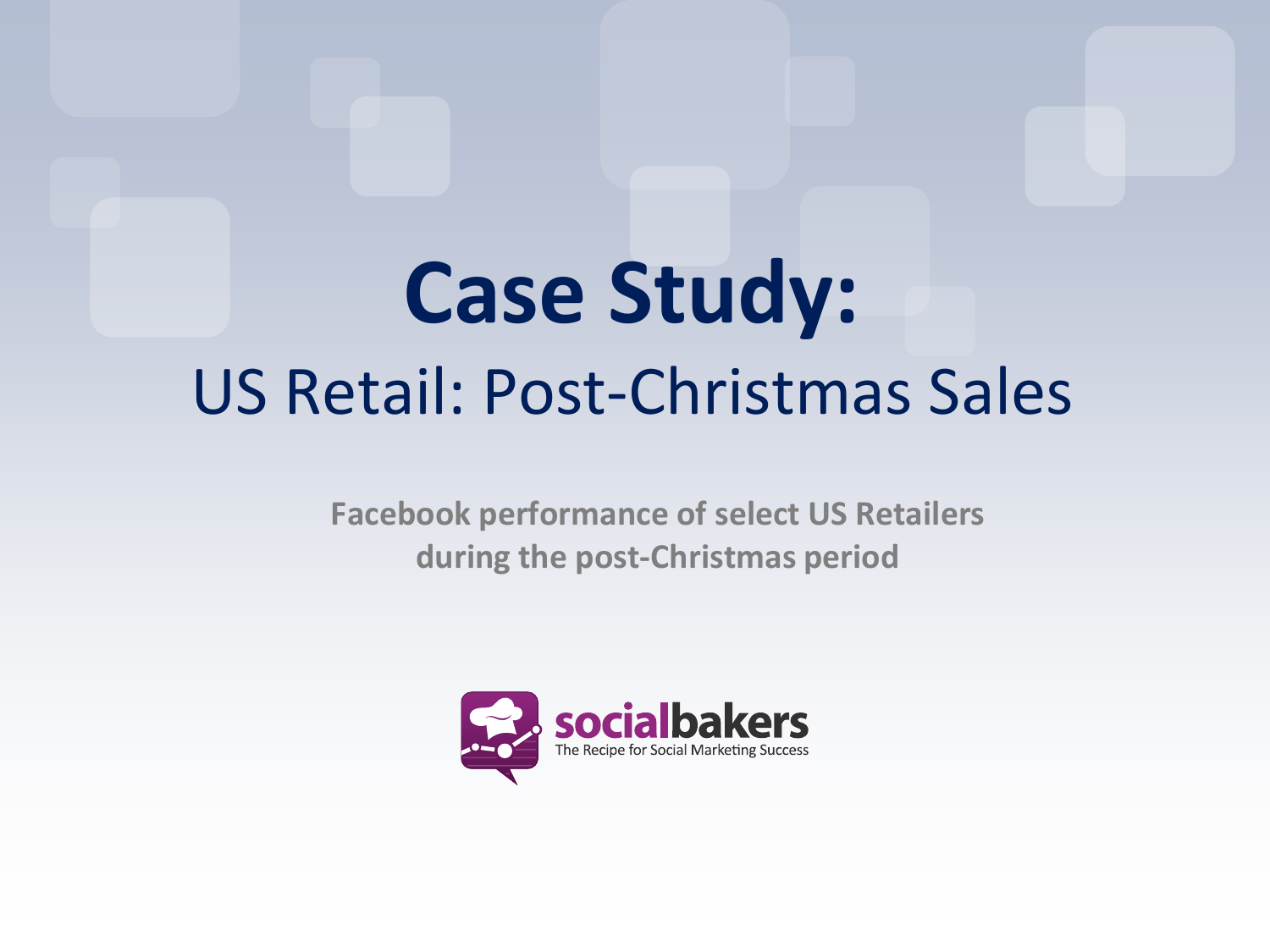## **Introduction**

For many American consumers the shopping season doesn't end at Christmas. In fact, with so many consumers purchasing products with gift cards or exchanging unwanted Christmas presents for other products, it is no wonder that this is one of the busiest times of the year for many retailers.

Similar to recent developments in the sales phenomenon surrounding Black Friday, in which Friday is no longer the day in which the deals begin, post-Christmas sales are actually beginning before Christmas. In 2011 some retailers began going live with the "post-Christmas" sales as early as Dec. 23. Since the Christmas Eve of 2012 fell on a Monday, we decided to set the start date on Friday, Dec 21. So lets see how these select Retailers performed on Facebook during this busy shopping period!

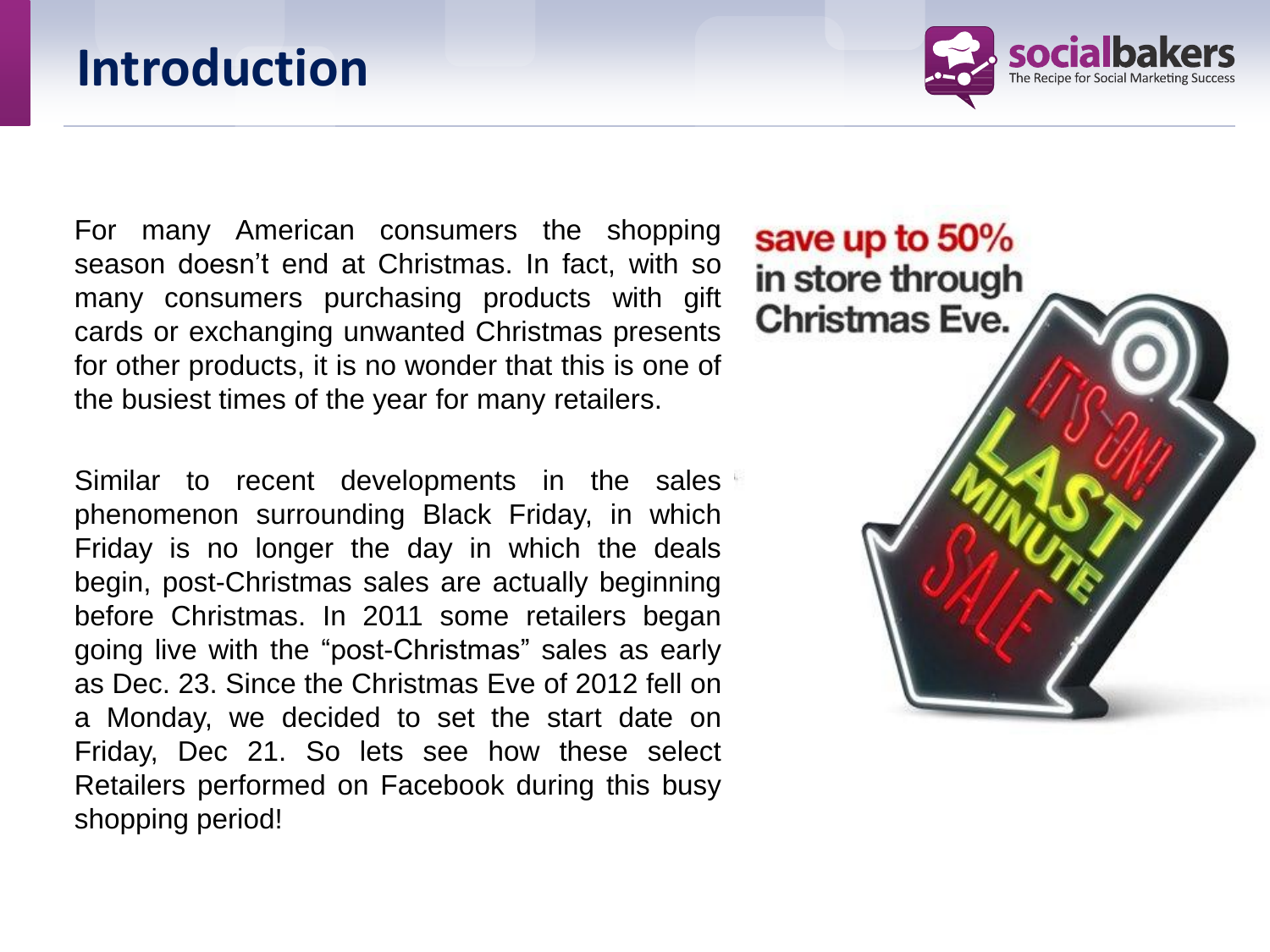## **The Brands**





The selected brands are: **Macy's, Target, Kohl's, Abercrombie & Fitch, Ralph Lauren, Coach, Gap, Tiffany & Co., jcpenney, Sears and Nordstrom.** The period monitored is one month: From the 21st of Dec 2012 – 21 Jan 2013**.**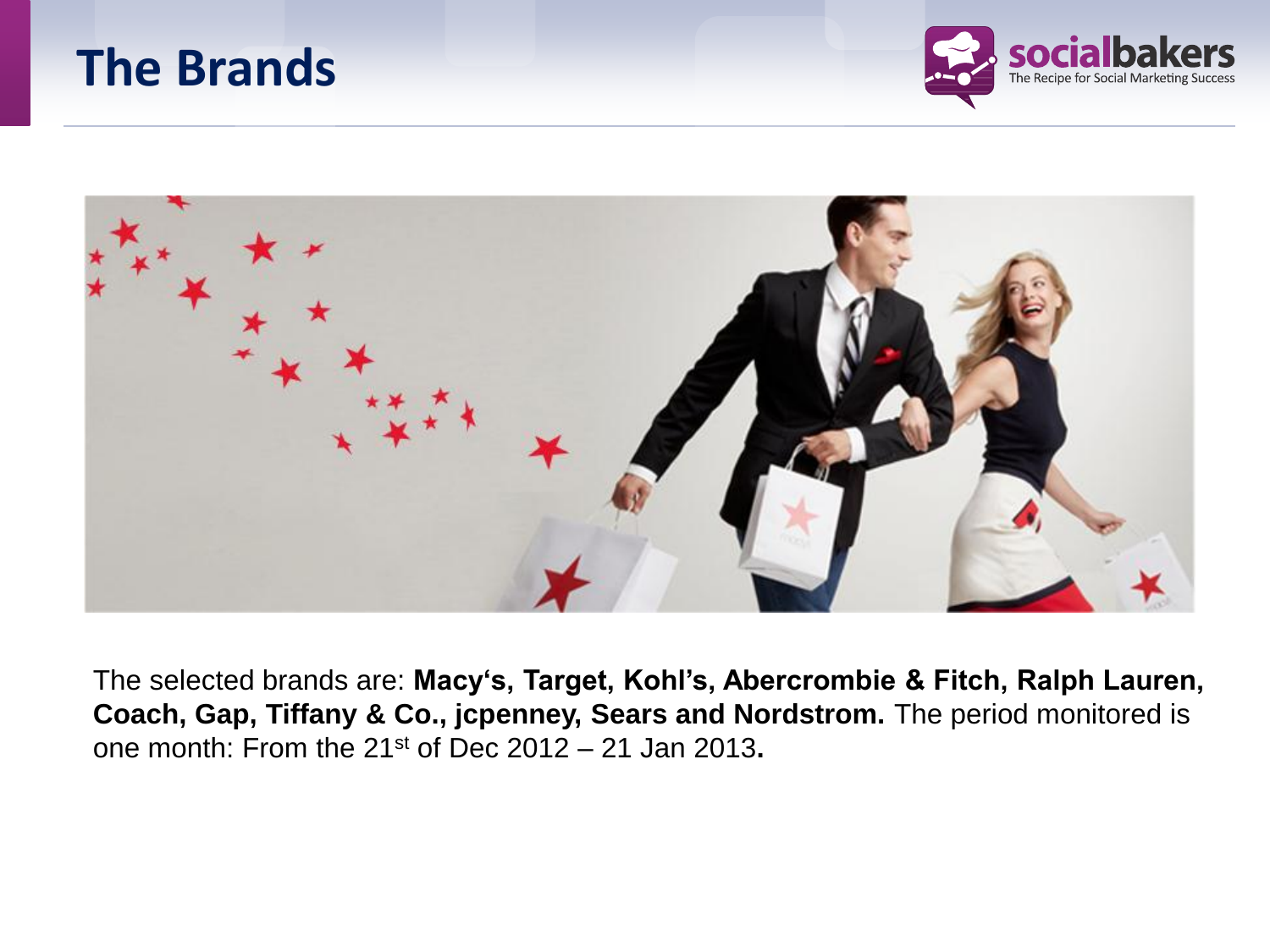# **Facebook Fan Growth**





- » Even though Fan growth is not the only important metric, its measurement is indicative of brands ability to attract new Fans to their Facebook Page and how well they are at engaging with their current Fans.
- » During the monitored period, GAP was the most successful by attracting a stunning **586.881 new Fans**, followed by **Macy's (+358.777**) and **Target (+286.395)**. The fastest growing Page was **GAP**, which had over a **19% increase Fans.**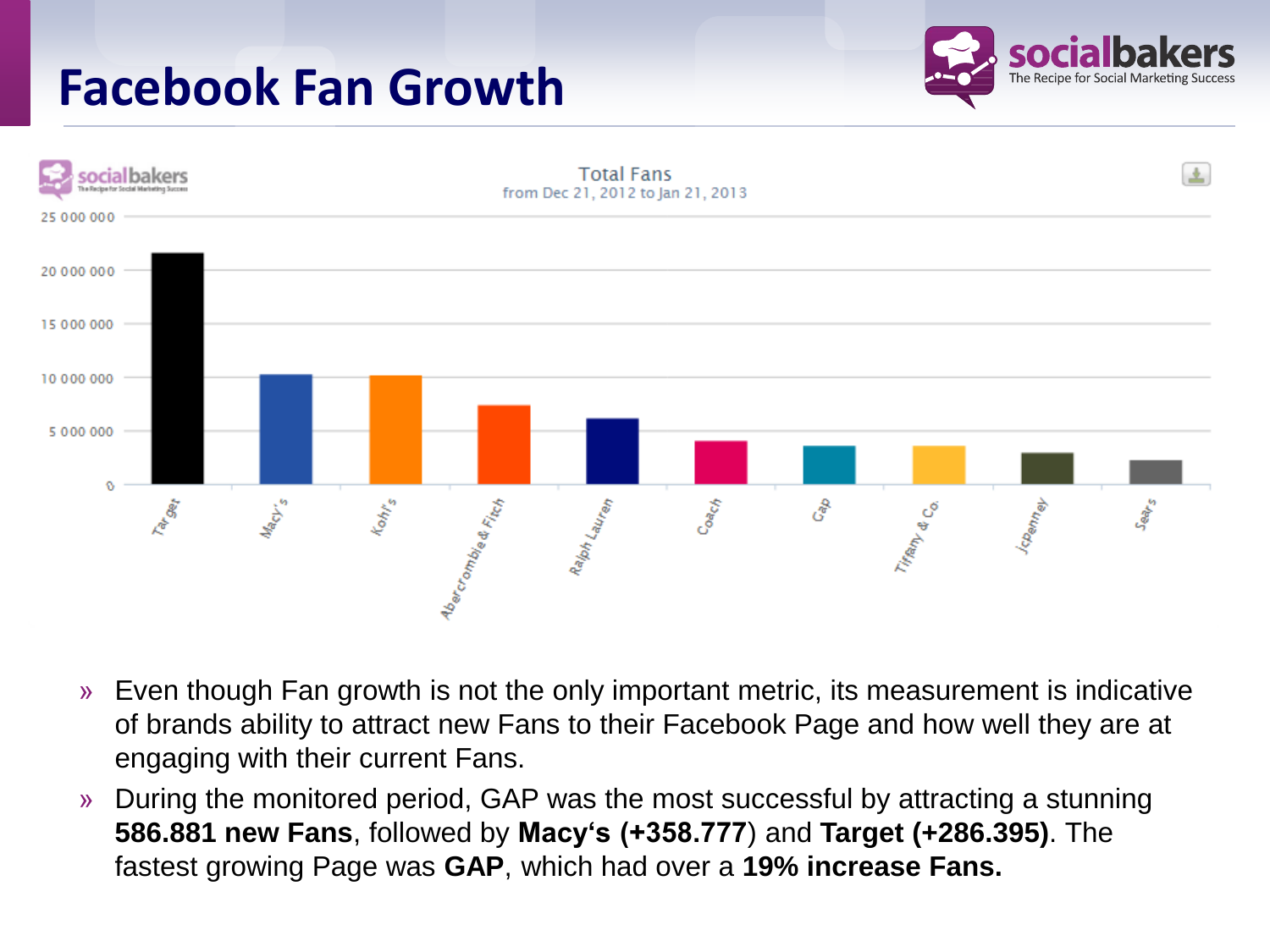# **Engagement and Interactions**

Socialbakers believes that measuring Fan engagement is one of the most important metrics for understanding the effectiveness of social media content and campaigns. Engagement Rate is not only a telltale metric for showing how interested your Fans are in your content, but it also correlates with the "reach" of your post (How many Fans you are able to interact with).

|               | Your Engagement Rate | $\longleftrightarrow$ | The Reach you Get |
|---------------|----------------------|-----------------------|-------------------|
| <b>LOW</b>    | lower than 0.01 %    | $\longleftrightarrow$ | less than 10 $\%$ |
| <b>MEDIUM</b> | $0.01\% - 0.1\%$     | $\longleftrightarrow$ | 10 % - 20 %       |
| <b>HIGH</b>   | higher than 0.1 %    | $\hookrightarrow$     | more than 30 $\%$ |

- » During the monitored period, **Tiffany & Co** had the highest moving average post **ER (1,2678%)**  followed by **Coach (0,315 %)** and **Nordstrom (0,2362 %).** The **least** engaging brands were **Target, jcpenney and Sears.**
- » Regarding the **absolute number of interactions** received, the most successful retailer was again **Tiffany & Co**. which attracted a total of **1,330, 297 interactions**, followed by **Macy's (964.799)** and **Kohl's (761.426).**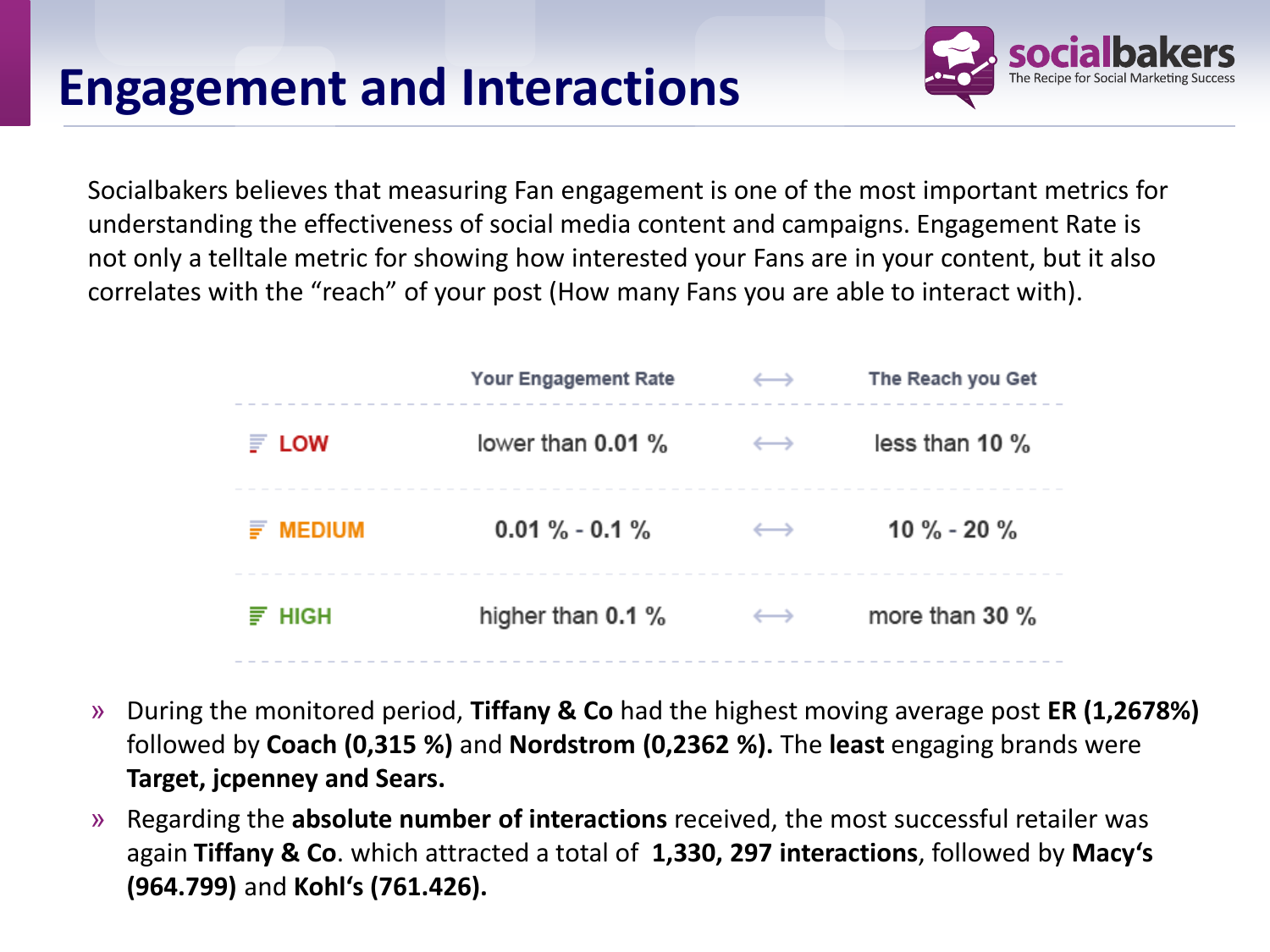# **Social Customer Service**





In mid-2012 we conducted a study to find out how brands are leveraging social media to improve their customer care. The results revealed that a shocking **25%** of Facebook Pages had closed walls and that Page admins **ignored 70% of the questions** they received. That's why we decided to start the conversation about social media customer care and introduced the **"Socially Devoted"** concept , a new standard and benchmark for brands across all industries.

Since publishing the study, Socialbakers has constantly challenged brands to open their Facebook walls to induce productive dialogue, to respond to at least 65% of the questions received and to do so as fast as possible. We have been awarding successful companies with a certificate to provide them with a competitive advantage and give them a sense of fulfillment of their social media management teams. And we are pretty happy that quarter by quarter we can see improving results.

Saying that we also focused in this study about how selected Retailers use social media for customer service whether they allow fans to write on their Facebook walls and if they do whether they respond their questions or ignore.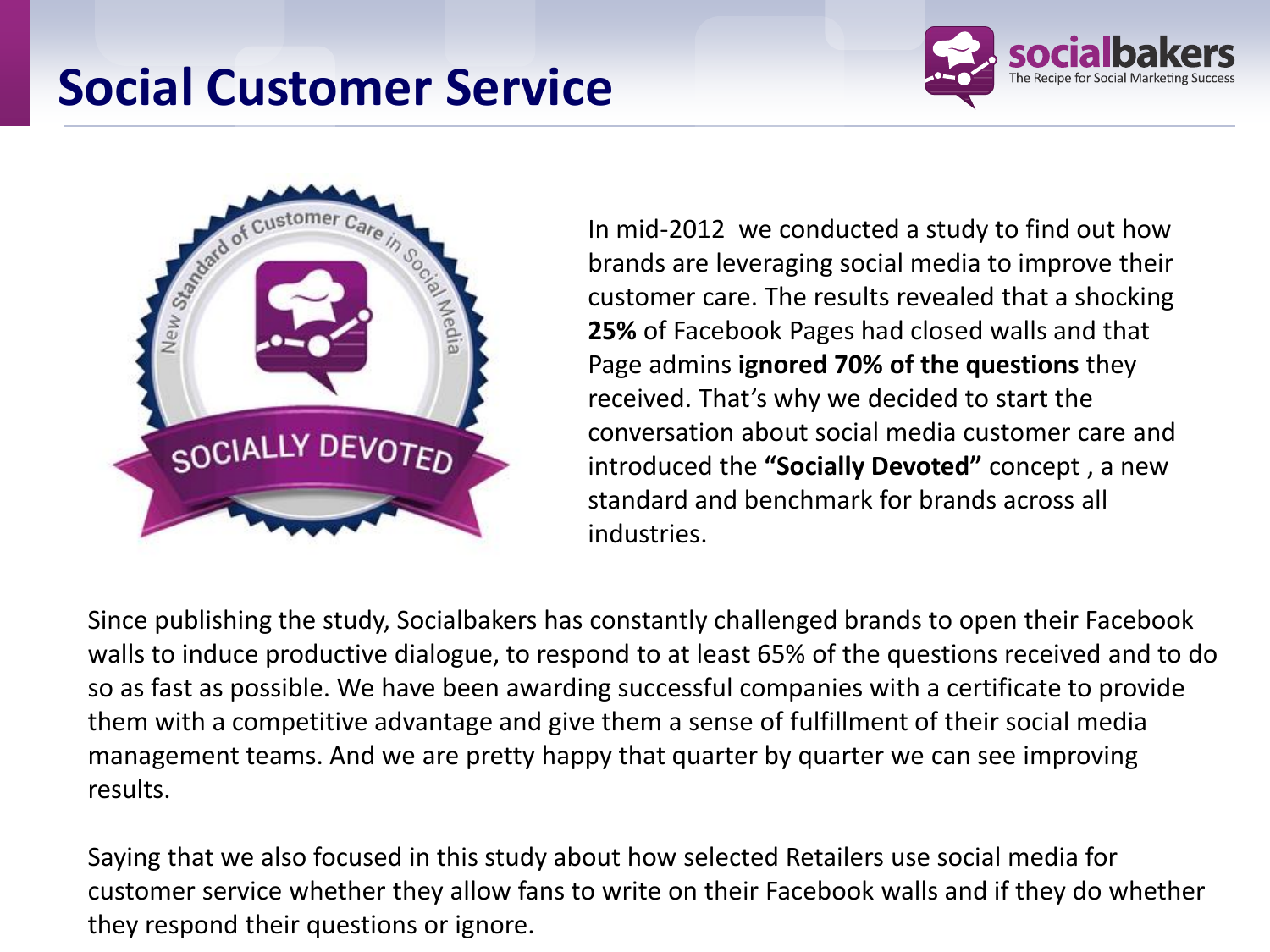#### **Response Rates to User Questions**





- » The only brand **not** allowing their Fans to post on their Page is **Abercrombie & Fitch**
- » **Ralph Lauren** is the only retailer who allows Fans to post on their wall while not responding to any Fan questions.
- » **Macy's** has an interesting strategy, which is that the do not reply to user questions as "the brand," but instead reply from the Profiles of their social media management team.
- » **Nordstrom** had the highest response rate, an amazing **98.48 %** (answering 64 out of 65 questions)
- » **Target** answered the largest amount of questions a total of **559 with a RR of 77.86 %.**
- » Two more retailers qualify as Socially Devoted companies: **Gap and Kohl's**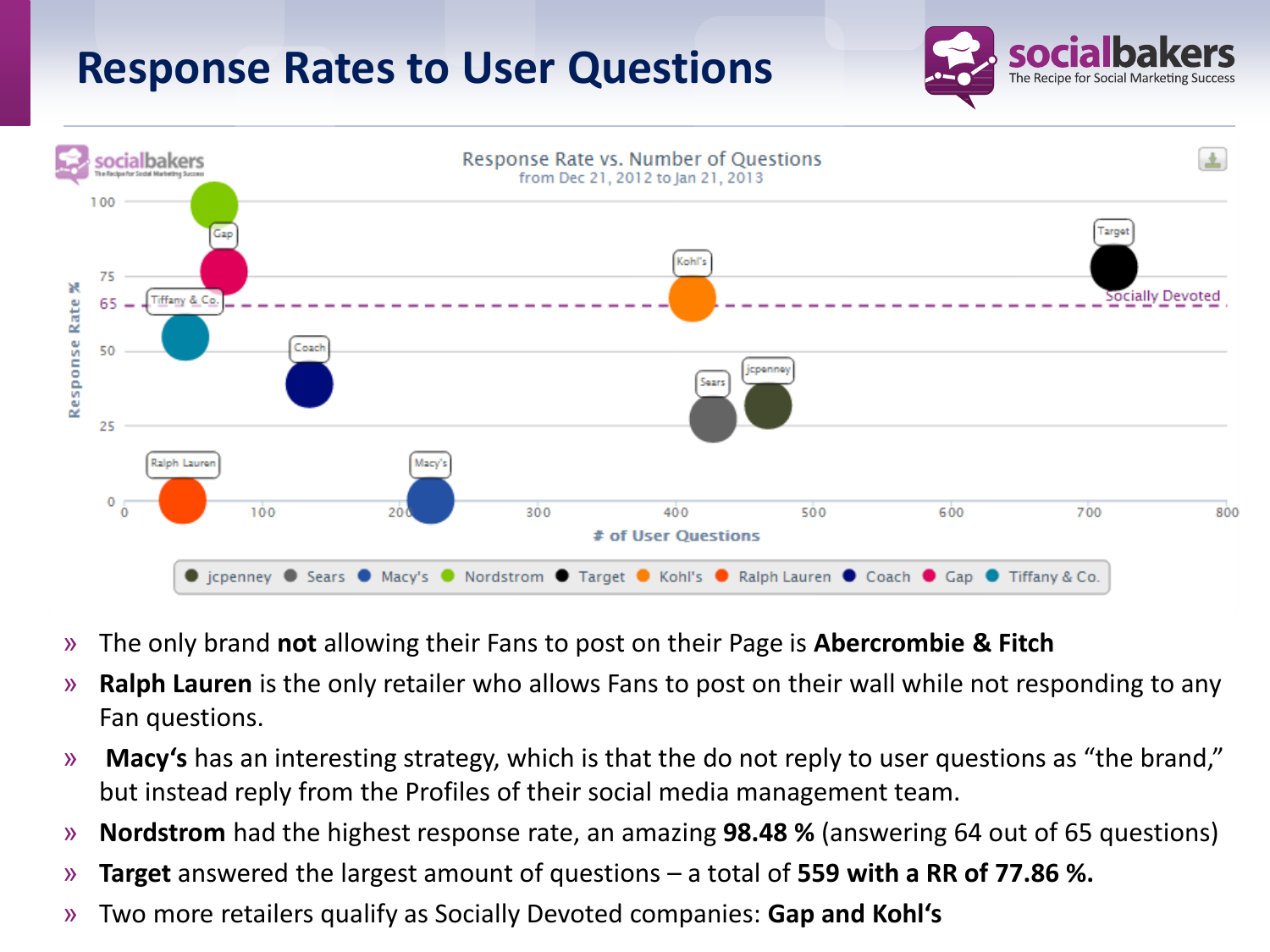## **Customer Centricity**





**We believe it is essential for every brand to try and know their customer. A very similar approach should be applied when talking about Facebook Fans. Because ultimately who are your Fans? The answers is simple: Your Fans are customers – existing, former or prospective.**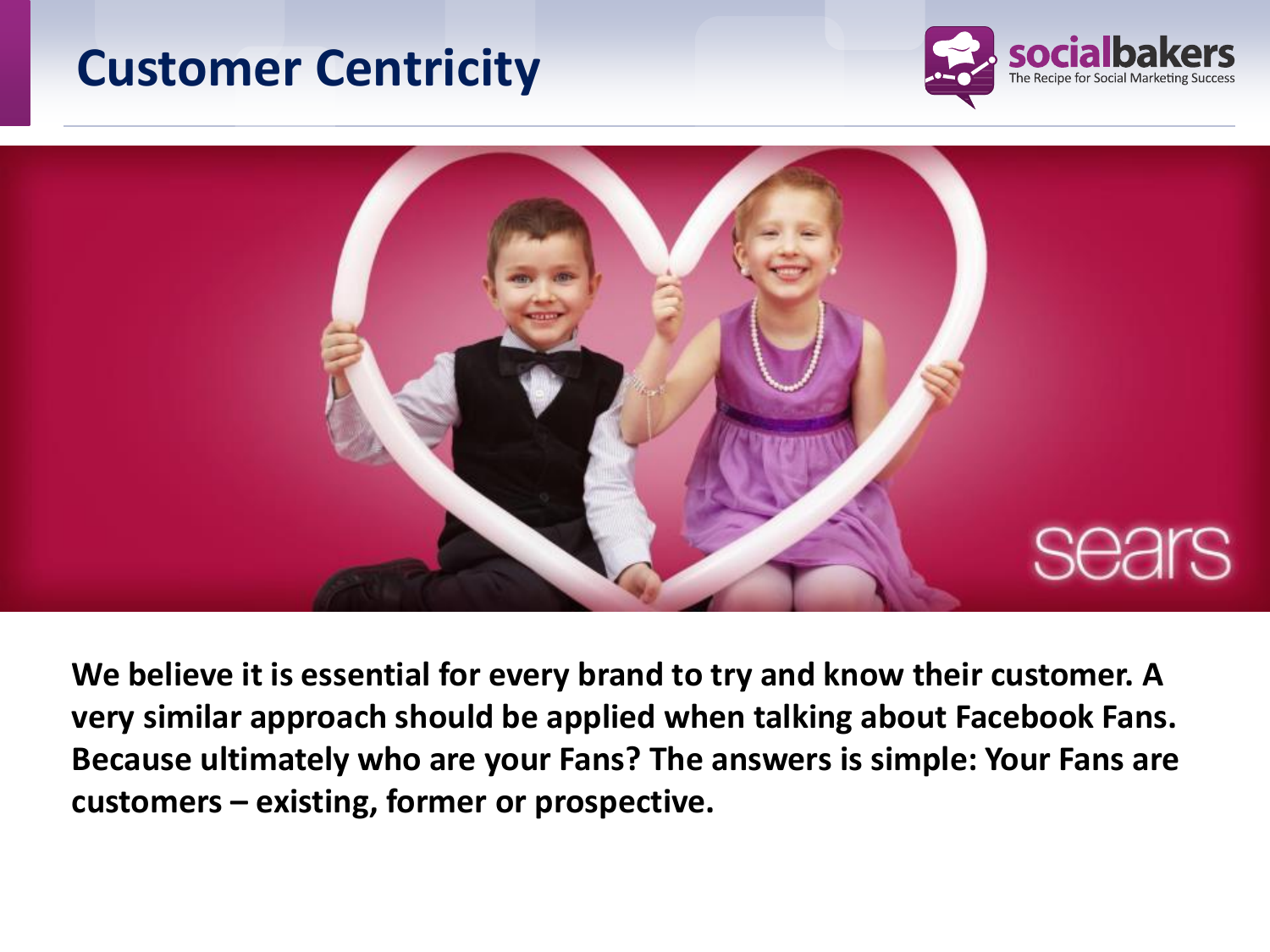## **When are my fans active?**





» It is necessary to analyze the hours in which your Fans are active on your Profile. Community management is not a "9 to 5" job. You need to know when to post and proper timing is essential for reaching your Fans from an "Edge Rank" (Facebook algorithm affecting Reach) perspective. A fresh story is more likely to appear in your Fans' newsfeed than an old one. It is also important to mention that the **majority of engagement occurs within minutes after a post is published.**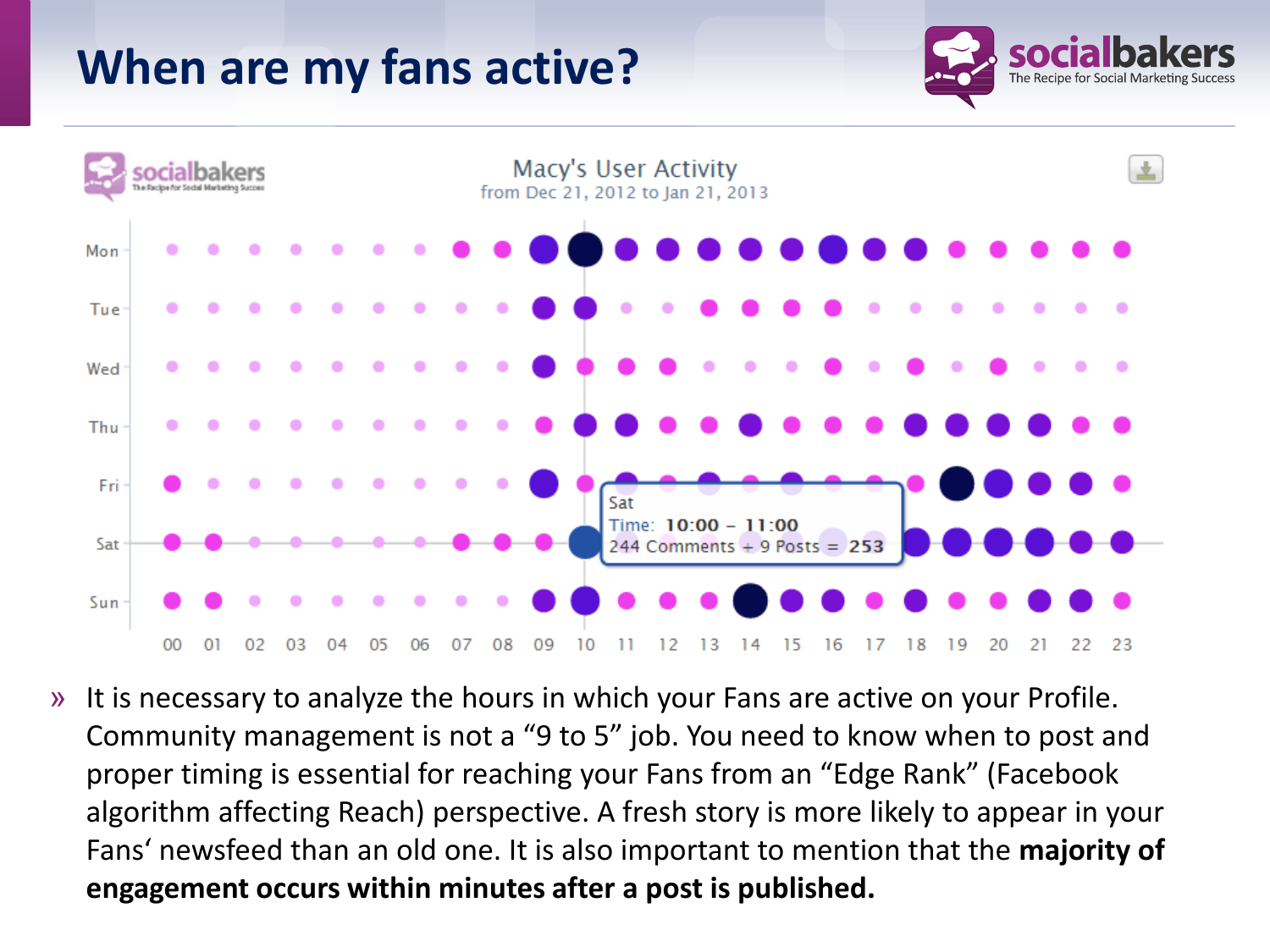## **What to do with Key Influencers?**



Target

name is a number (ID), the user's profile is either set to private or deleted.

Download: [csv]

| #  | Name ?                    |         | Posts ?                                                                                 | Comments ? | Total ? | Last activity ?       |         |  |  |
|----|---------------------------|---------|-----------------------------------------------------------------------------------------|------------|---------|-----------------------|---------|--|--|
|    | <b>Lucile P. Beriault</b> |         | 0                                                                                       | 123        | 123     | Jan 20, 2013 21:39:58 | details |  |  |
| 2. | <b>Melissa McLaughlin</b> |         | 0                                                                                       | 70         | 70      | Jan 21, 2013 17:37:33 | details |  |  |
| 3. | <b>Jennifer Stover</b>    |         | 0                                                                                       | 63         | 63      | Jan 21, 2013 01:41:09 | close   |  |  |
|    | Jan 21, 2013 01:41:09     | comment | Just because you live 90 miles from a distribution center do                            |            |         |                       |         |  |  |
| 2  | Jan 20, 2013 01:18:38     | comment | This is the U.S. Target page, which is a different company from Target Australia $\Box$ |            |         |                       |         |  |  |
| 3  | Jan 19, 2013 12:36:02     | comment | They don't allow the toys for tots cause it's against their $\ldots$                    |            |         |                       |         |  |  |
| 4  | Jan 19, 2013 00:08:30     | comment | I actually work full time and go to school full time. I also $\Box$                     |            |         |                       |         |  |  |
| 5  | Jan 18, 2013 18:09:17     | comment | It's a public forum and people can post on whatever they lik $\Box$                     |            |         |                       |         |  |  |

» Key influencers, opinion leaders, evangelists – whatever you want to call them, your brand should be aware of these Fans and learn how to work with them. You can track down your brand's Key Influencers with **Socialbakers Analytics PRO**. It provides you with a list of Facebook users ranked by the number of posts or comments they have made on your Page. You can use this data for analyzing issues or topics they care about, approach them and involve them in focus groups or simply trying identifying them in your CMS for analyzing customer behavior. Not only can you can do this with your Fans, but for the key influencers of your competitors as well!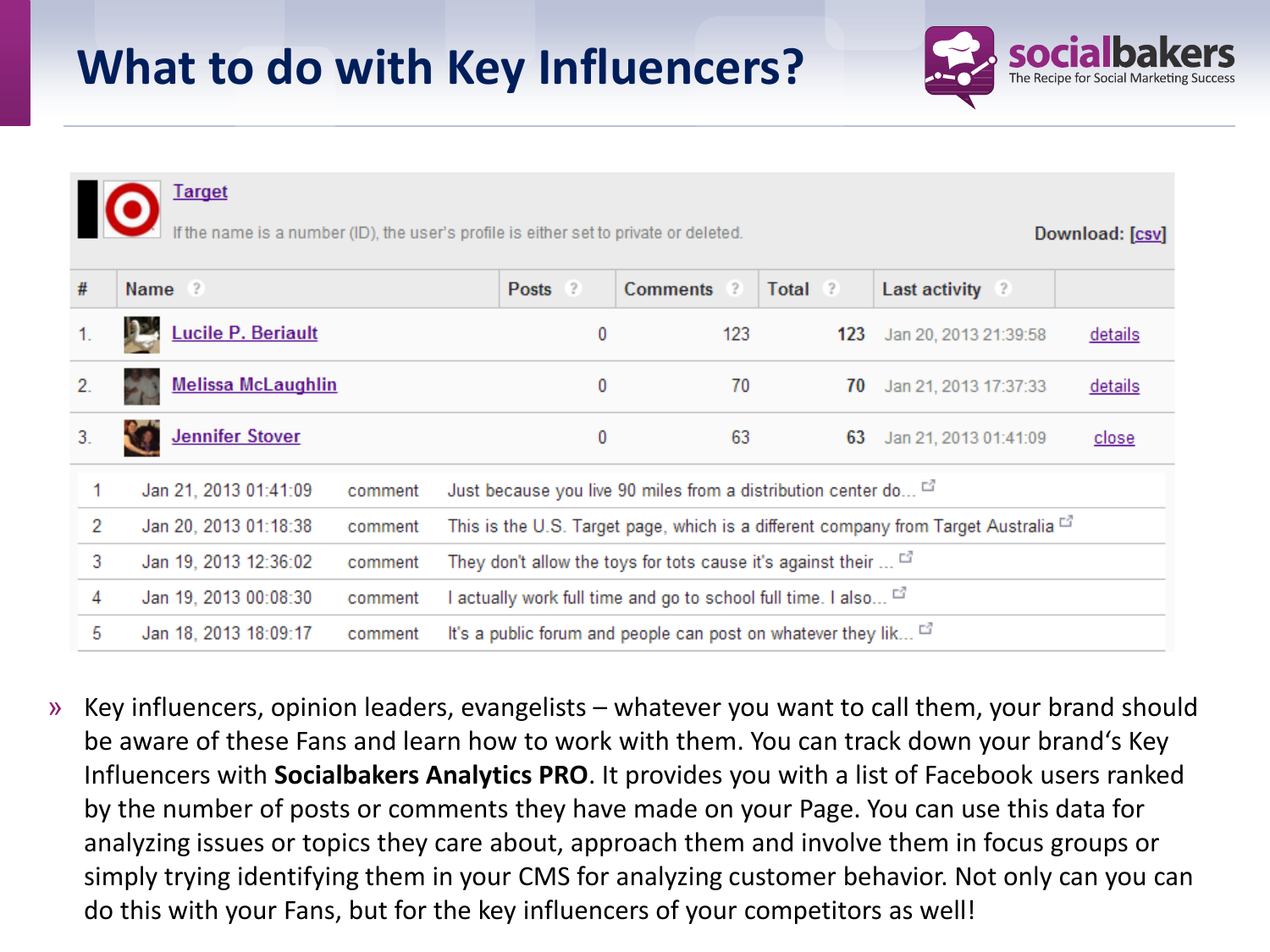#### **Top Engaging Content**





- » The most engaging post was published by **Tiffany & Co**. it received a total of **146,262 Likes, 1063 comments, 9,453 shares** and scored amazing **4.4986 %** Engagement Rate
- » The second most engaging post **by Engagement Rate** was also published by **Tiffany & Co**  $-$  it was a photo of a diamond heart ring, which had a **4.1665 % ER.**
- » The second most engaging post **by the total number of interactions** was a **Macy's** photo of Santa published on December 22 encouraging Fans to "Like this if you Believe in Santa!"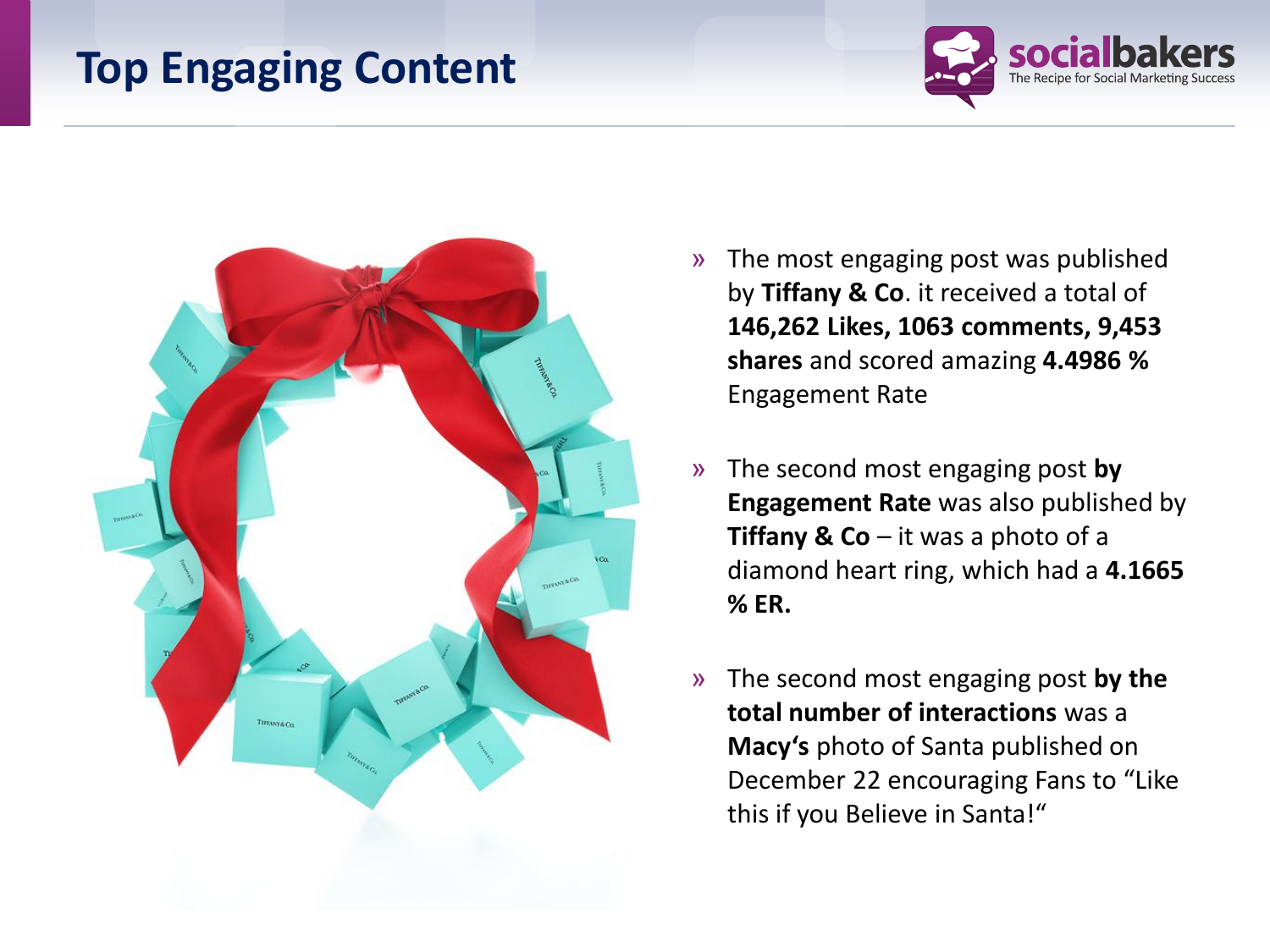# **Is my Audience Global or Local?**



| 1 076 178 (29,82 %)                                                                    | Gap              |                   |               |         |          |  |
|----------------------------------------------------------------------------------------|------------------|-------------------|---------------|---------|----------|--|
| 343 570 (37,23%)<br>United States: 1 343 570 (37,23 %)                                 | Country ?        | <b>Local Fans</b> | % of Fan Base | Growth  | % Growth |  |
| 77 064 (2,14 %)<br>86 817 (2,41 %)                                                     | 1. United States | 1 343 570         | 37,23 %       | 14 265  | 1,06 %   |  |
| 88 411 (2,45 %)<br>107 854 (2,99 %)                                                    | 2. Mexico        | 243 622           | 6,75%         | 22761   | 9,34 %   |  |
| 126 646 (3,51 %)<br>129 494 (3,59 %)<br>243 622 (6,75 %)                               | 3. Argentina     | 183 341           | 5,08 %        | 257     | 0,14%    |  |
| 183 341 (5,08%)<br>145 814 (4,04 %)                                                    | 4. Philippines   | 145 814           | 4,04 %        | 10517   | 7,21%    |  |
| socialbakers<br><b>Total Fans</b><br>土<br>from Dec 21, 2012 to Jan 21, 2013<br>3700000 | 5. Malaysia      | 129 494           | 3,59 %        | 76 164  | 58,82%   |  |
| 3 600 000                                                                              | 6. Turkey        | 126 646           | 3,51%         | 15 274  | 12,06%   |  |
| 3 500 000                                                                              | 7. Egypt         | 107 854           | 2,99 %        | 80 527  | 74,66%   |  |
| 3 400 000<br>3 300 000                                                                 | 8. France        | 88 411            | 2,45 %        | 1460    | 1,65%    |  |
| 3 200 000                                                                              | 9. Indonesia     | 86 817            | 2,41%         | 71071   | 81,86 %  |  |
| 3 100 000<br>3 000 000                                                                 | 10. India        | 77 064            | 2,14 %        | 3 1 1 9 | 4,05%    |  |
| Dec 24<br>Dec 31<br>Jan 07<br>Jan 14<br>Jan 21                                         |                  |                   |               |         |          |  |

show more

- » The retailer with the largest portion of domestic fans in their fan base is **Kohl's** with **96.50%** of Fans based in the United States, followed by **Target (95.52%)** and **Macy's (94.77%).**
- » On the other end, if we look at the brand with the most international audience it is **Gap** with only **37.23%** living in the United States, followed by **Abercrombie & Fitch** with **38.03%** and **Tiffany's & Co.** with **38.08%.**